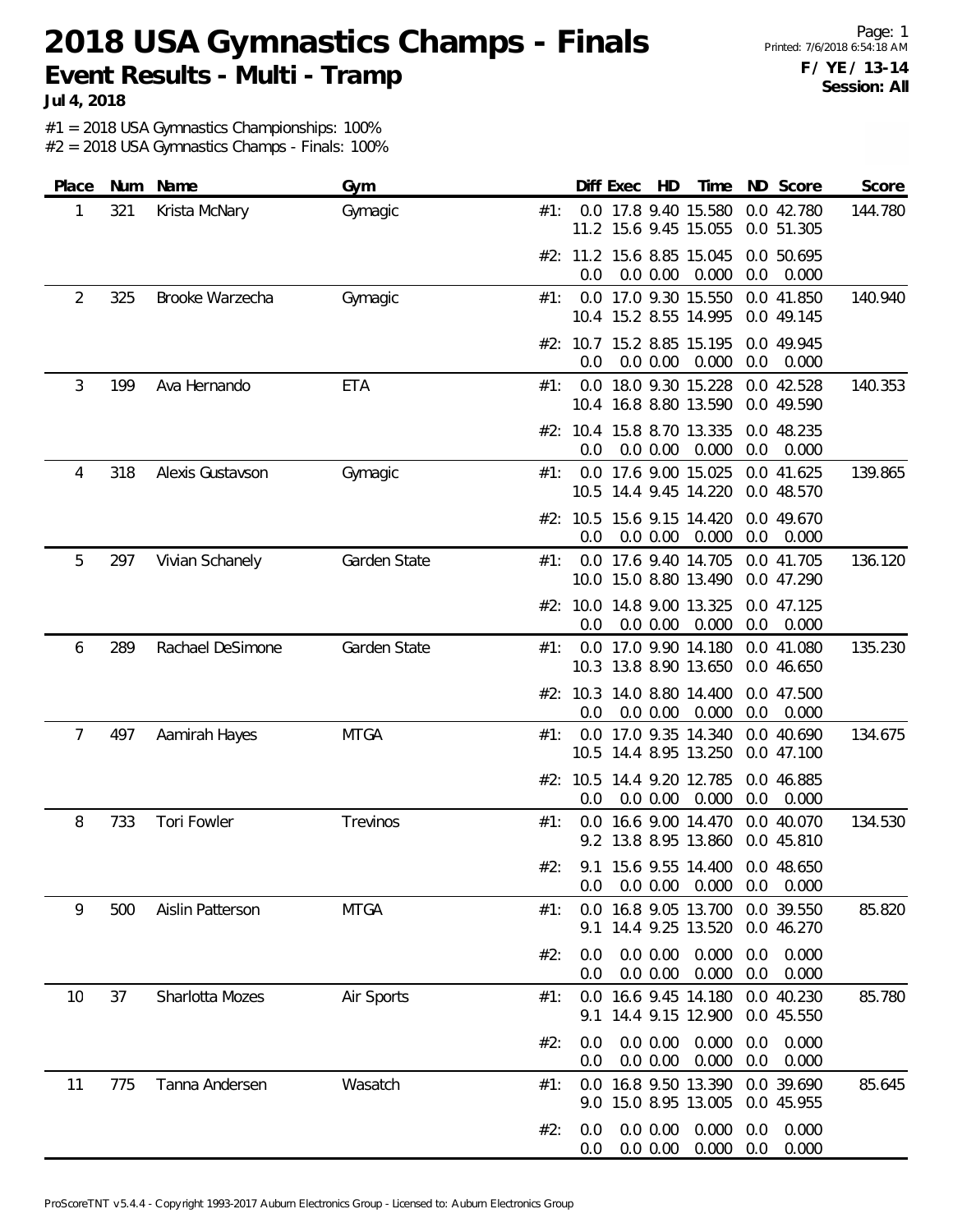**Jul 4, 2018**

#1 = 2018 USA Gymnastics Championships: 100%

| Place | Num | Name                | Gym                       |     | Diff Exec<br>ND Score<br>HD<br>Time<br>Score                                                      |
|-------|-----|---------------------|---------------------------|-----|---------------------------------------------------------------------------------------------------|
| 12    | 17  | Sophie Stone        | 3T1                       | #1: | 0.0 17.8 9.20 14.540<br>85.075<br>0.0 41.540<br>13.6 7.90 12.635<br>0.0 43.535<br>9.4             |
|       |     |                     |                           | #2: | 0.0 0.00<br>0.0<br>0.000<br>0.000<br>0.0<br>0.0 0.00<br>0.000<br>0.0<br>0.0<br>0.000              |
| 13    | 134 | Aliah Raga          | <b>Dulles Gymnastics</b>  | #1: | 16.6 9.45 13.990<br>0.0 40.040<br>84.490<br>0.0<br>13.0 8.95 13.100<br>0.0 44.450<br>9.4          |
|       |     |                     |                           | #2: | 0.0 0.00<br>0.000<br>0.000<br>0.0<br>0.0<br>0.000<br>0.0 0.00<br>0.0<br>0.000<br>0.0              |
| 14    | 396 | <b>Briley Pabst</b> | High Point                | #1: | 16.0 9.20 13.830<br>0.0 39.030<br>84.455<br>0.0<br>14.4 9.10 13.525<br>0.0 45.425<br>8.4          |
|       |     |                     |                           | #2: | 0.000<br>0.0 0.00<br>0.000<br>0.0<br>0.0<br>0.0 0.00<br>0.000<br>0.0<br>0.000<br>0.0              |
| 15    | 670 | Cameran Cooper      | <b>Tatarus Gymnastics</b> | #1: | 83.900<br>16.2 9.30 12.665<br>0.0<br>38.165<br>0.0<br>14.4 9.15 13.085<br>0.0 45.735<br>91        |
|       |     |                     |                           | #2: | 0.0 0.00<br>0.000<br>0.000<br>0.0<br>0.0<br>0.000<br>0.0 0.00<br>0.0<br>0.000<br>0.0              |
| 16    | 498 | Ella Henshaw        | <b>MTGA</b>               | #1: | 16.0 9.25<br>13.565<br>38.815<br>48.685<br>0.0<br>0.0<br>2.8 2.00<br>2.770<br>2.3<br>0.0<br>9.870 |
|       |     |                     |                           | #2: | 0.0 0.00<br>0.000<br>0.000<br>0.0<br>0.0<br>0.000<br>0.0 0.00<br>0.0<br>0.000<br>0.0              |
| 17    | 13  | Jessica Francis     | 3TI                       | #1: | 18.2 9.60<br>0.0 42.840<br>0.0<br>15.040<br>48.125<br>1.535<br>1.5<br>1.4 0.85<br>0.0<br>5.285    |
|       |     |                     |                           | #2: | 0.000<br>0.0 0.00<br>0.000<br>0.0<br>0.0<br>0.000<br>0.0 0.00<br>0.000<br>0.0<br>0.0              |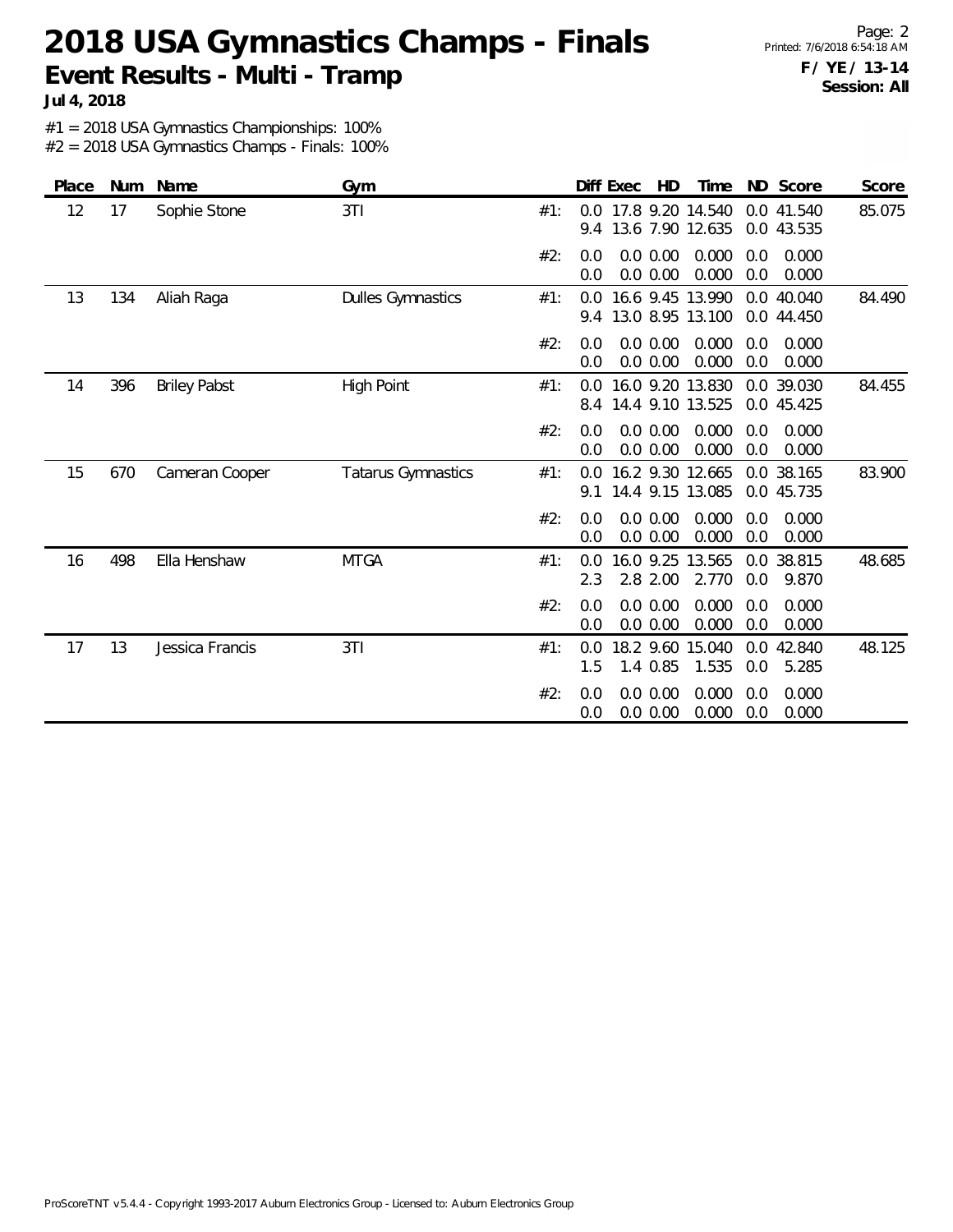**Jul 4, 2018**

#1 = 2018 USA Gymnastics Championships: 100%

| Place          | Num | Name                   | Gym                        |     |                 | Diff Exec     | HD                   | Time                                                      |            | ND Score                 | Score   |
|----------------|-----|------------------------|----------------------------|-----|-----------------|---------------|----------------------|-----------------------------------------------------------|------------|--------------------------|---------|
| 1              | 601 | Changa Anderson        | Silver Stars               | #1: |                 |               |                      | 0.0 18.0 9.55 15.720<br>11.9 14.8 8.95 14.930 -0.2 50.380 |            | 0.0 43.270               | 145.935 |
|                |     |                        |                            |     | 0.0             |               | 0.0 0.00             | #2: 13.3 15.6 8.75 14.635<br>0.000                        | 0.0        | 0.0 52.285<br>0.000      |         |
| $\overline{2}$ | 527 | Jace Williams          | <b>NVG</b>                 | #1: | 13.1            |               |                      | 0.0 18.4 9.60 15.135<br>14.8 8.30 14.225                  |            | 0.0 43.135<br>0.0 50.425 | 145.095 |
|                |     |                        |                            |     | #2: 13.1<br>0.0 |               | 0.0 0.00             | 15.6 8.65 14.185<br>0.000                                 | 0.0        | 0.0 51.535<br>0.000      |         |
| 3              | 638 | Ryan Maccagnan         | <b>Stars Gymnastics</b>    | #1: | 0.0             |               |                      | 17.4 9.10 15.065<br>13.7 14.8 8.90 14.260                 |            | 0.0 41.565<br>0.0 51.660 | 144.435 |
|                |     |                        |                            |     | #2: 13.5<br>0.0 |               | 0.0 0.00             | 15.2 8.65 13.860<br>0.000                                 | 0.0        | 0.0 51.210<br>0.000      |         |
| 4              | 494 | Garrett George         | <b>MTGA</b>                | #1: |                 |               |                      | 0.0 18.2 9.55 14.955<br>12.5 14.2 9.50 13.950             |            | 0.0 42.705<br>0.0 50.150 | 142.285 |
|                |     |                        |                            |     | 0.0             |               | 0.0 0.00             | #2: 11.9 15.2 8.90 13.430<br>0.000                        | 0.0        | 0.0 49.430<br>0.000      |         |
| 5              | 149 | Tomas Minc             | <b>Dynamite Gymnastics</b> | #1: |                 |               |                      | 0.0 15.8 9.70 15.115<br>11.1 14.0 9.00 14.645             |            | 0.0 40.615<br>0.0 48.745 | 139.150 |
|                |     |                        |                            |     | #2: 10.9<br>0.0 |               | 0.0 0.00             | 14.8 9.25 14.840<br>0.000                                 | 0.0        | 0.0 49.790<br>0.000      |         |
| 6              | 334 | Jayce Percival         | Gymnast Factory            | #1: | 0.0             |               |                      | 15.4 9.10 14.255<br>11.6 13.6 9.65 13.820                 |            | 0.0 38.755<br>0.0 48.670 | 136.435 |
|                |     |                        |                            |     | 0.0             |               | 0.0 0.00             | #2: 11.6 14.4 9.35 13.660<br>0.000                        | 0.0        | 0.0 49.010<br>0.000      |         |
| 7              | 347 | Josh Sar-Shalom        | Gymnastics Du Sol          | #1: | 0.0<br>9.1      |               |                      | 16.6 9.30 13.495<br>15.4 9.00 13.660                      |            | 0.0 39.395<br>0.0 47.160 | 132.620 |
|                |     |                        |                            | #2: | 8.9<br>0.0      |               | 0.0 0.00             | 14.6 8.95 13.615<br>0.000                                 | 0.0        | 0.0 46.065<br>0.000      |         |
| 8              | 608 | <b>Braxton Higgins</b> | Skywalkers                 | #1: |                 |               |                      | 0.0 17.0 9.35 14.855<br>12.7 12.2 8.95 13.330             |            | 0.0 41.205<br>0.0 47.180 | 104.235 |
|                |     |                        |                            | #2: | 0.0             |               | 0.0 0.00             | 4.4 4.6 2.60 4.250 0.0 15.850<br>0.000                    | 0.0        | 0.000                    |         |
| 9              | 489 | Jack Ledford           | <b>MJM Studios</b>         | #1: | 0.0             |               |                      | 14.8 9.45 14.125<br>9.6 13.4 9.20 14.110                  |            | 0.0 38.375<br>0.0 46.310 | 84.685  |
|                |     |                        |                            | #2: | 0.0<br>0.0      |               | 0.0 0.00<br>0.0 0.00 | 0.000<br>0.000                                            | 0.0<br>0.0 | 0.000<br>0.000           |         |
| 10             | 767 | <b>Tiki Mattingly</b>  | Vargas Academy             | #1: | 0.0<br>11.1     |               |                      | 14.2 9.10 12.970<br>13.0 8.55 13.685                      |            | 0.0 36.270<br>0.0 46.335 | 82.605  |
|                |     |                        |                            | #2: | 0.0<br>0.0      |               | 0.0 0.00<br>0.0 0.00 | 0.000<br>0.000                                            | 0.0<br>0.0 | 0.000<br>0.000           |         |
| 11             | 502 | Thomas Watson          | <b>MTGA</b>                | #1: |                 | 0.0 10.4 5.70 |                      | 8.840<br>10.5 14.4 8.85 13.645                            |            | 0.0 24.940<br>0.0 47.395 | 72.335  |
|                |     |                        |                            | #2: | 0.0<br>0.0      |               | 0.0 0.00<br>0.0 0.00 | 0.000<br>0.000                                            | 0.0<br>0.0 | 0.000<br>0.000           |         |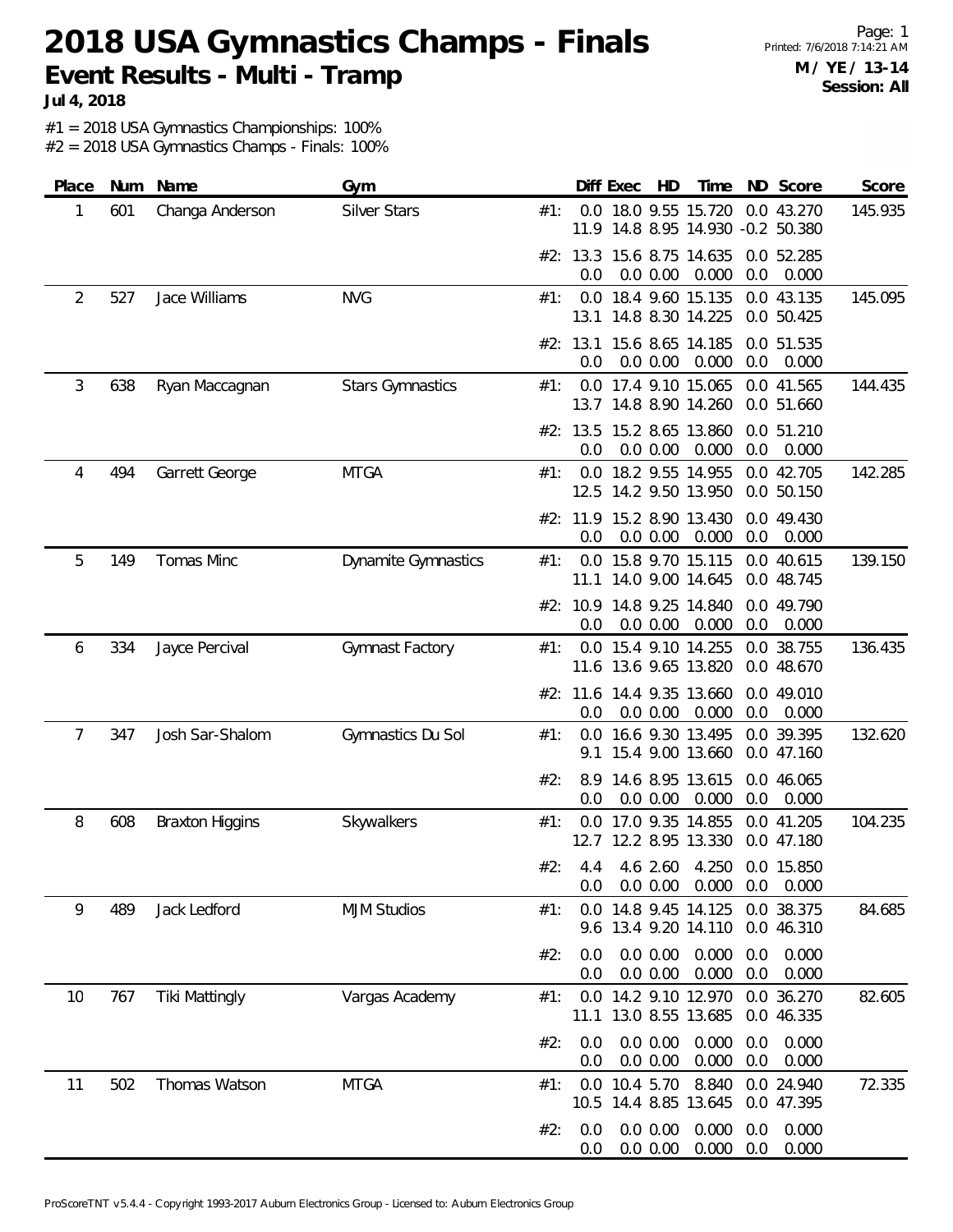**Jul 4, 2018**

#1 = 2018 USA Gymnastics Championships: 100%

| <b>Place</b> | Num | Name           | Gym                |     |                                | Diff Exec | HD.                        | Time                      |            | ND Score                 | Score  |
|--------------|-----|----------------|--------------------|-----|--------------------------------|-----------|----------------------------|---------------------------|------------|--------------------------|--------|
| 12           | 808 | Andrew Lamb    | World Elite        | #1: | $0.0^{\circ}$<br>6.2           |           | 8.2 5.40                   | 17.2 9.25 13.650<br>8.190 |            | 0.0 40.100<br>0.0 27.990 | 68.090 |
|              |     |                |                    | #2: | $0.0^{\circ}$<br>0.0           |           | $0.0\,0.00$<br>0.0 0.00    | 0.000<br>0.000            | 0.0<br>0.0 | 0.000<br>0.000           |        |
| 13           | 806 | Keenan Howell  | World Elite        | #1: | $0.0^{\circ}$<br>4.6           |           | 16.8 9.30<br>6.0 3.30      | 16.700<br>6.385           |            | 0.0 42.800<br>0.0 20.285 | 63.085 |
|              |     |                |                    | #2: | 0.0<br>0.0                     |           | $0.0\,0.00$<br>$0.0\,0.00$ | 0.000<br>0.000            | 0.0<br>0.0 | 0.000<br>0.000           |        |
| 14           | 522 | Carter Black   | <b>NVG</b>         | #1: | $0.0^{\circ}$<br>$3.4^{\circ}$ |           | 16.0 9.20<br>4.8 2.60      | 15.085<br>4.270           | 0.0        | 40.285<br>0.0 15.070     | 55.355 |
|              |     |                |                    | #2: | $0.0^{\circ}$<br>0.0           |           | $0.0\,0.00$<br>$0.0\,0.00$ | 0.000<br>0.000            | 0.0<br>0.0 | 0.000<br>0.000           |        |
| 15           | 582 | Zachary Halter | <b>SGA Ballard</b> | #1: | $0.0^{\circ}$<br>$2.5^{\circ}$ |           | 16.8 9.05<br>2.6 1.80      | 13.705<br>2.785           | 0.0        | 0.0 39.555<br>9.685      | 49.240 |
|              |     |                |                    | #2: | 0.0<br>0.0                     |           | 0.0 0.00<br>$0.0\ 0.00$    | 0.000<br>0.000            | 0.0<br>0.0 | 0.000<br>0.000           |        |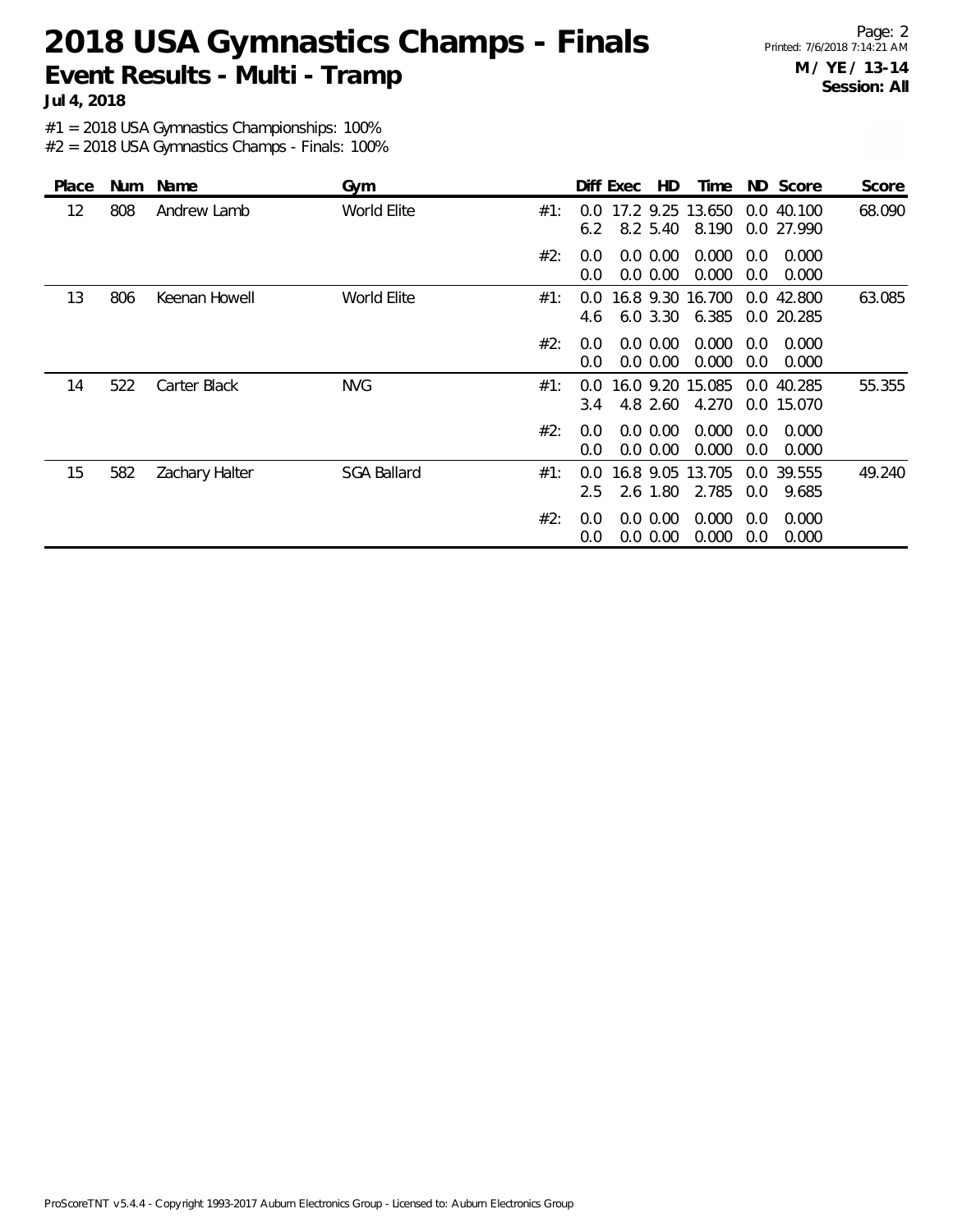**Jul 4, 2018**

#1 = 2018 USA Gymnastics Championships: 100%

| Place | Num | Name            | Gym                      |     | Diff Exec                  | ND Score                    | Score   |
|-------|-----|-----------------|--------------------------|-----|----------------------------|-----------------------------|---------|
| 1     | 391 | Shelby Nobuhara | High Altitude            | #1: | $3.6$ 26.8<br>26.2<br>3.8  | 0.0 30.400<br>0.0 30.000    | 122.300 |
|       |     |                 |                          | #2: | 3.6 27.5<br>3.4 27.4       | 0.0 31.100<br>0.0 30.800    |         |
| 2     | 553 | Savanna Cecil   | <b>Premier Athletics</b> | #1: | 3.4 25.9<br>3.8 26.8       | 0.0 29.300<br>0.0 30.600    | 121.400 |
|       |     |                 |                          | #2: | $3.4$ 27.4<br>26.8<br>3.9  | 0.0 30.800<br>0.0 30.700    |         |
| 3     | 268 | Tasha Williams  | Fon du Lac Flyers        | #1: | $3.6$ 27.3<br>26.4<br>4.1  | 0.0 30.900<br>0.0 30.500    | 120.900 |
|       |     |                 |                          | #2: | $3.4$ 25.1<br>3.9<br>27.1  | 0.0 28.500<br>0.0 31.000    |         |
| 4     | 134 | Aliah Raga      | <b>Dulles Gymnastics</b> | #1: | 3.4 27.0<br>3.9 26.3       | 0.0 30.400<br>0.0 30.200    | 118.500 |
|       |     |                 |                          | #2: | 26.0<br>1.2<br>3.9 26.8    | 0.0 27.200<br>0.0 30.700    |         |
| 5     | 108 | Jill Papenhause | <b>CIGA</b>              | #1: | 1.2 25.0<br>23.7<br>4.1    | 0.0 26.200<br>0.0 27.800    | 116.800 |
|       |     |                 |                          | #2: | 27.8<br>3.4<br>3.9<br>27.7 | 0.0 31.200<br>0.0 31.600    |         |
| 6     | 474 | Shelby Noonan   | Midwest Training         | #1: | 1.3 24.5<br>24.5<br>4.1    | 0.0 25.800<br>$-0.6$ 28.000 | 110.200 |
|       |     |                 |                          | #2: | 3.5<br>26.9<br>1.9 24.1    | 0.0 30.400<br>0.0 26.000    |         |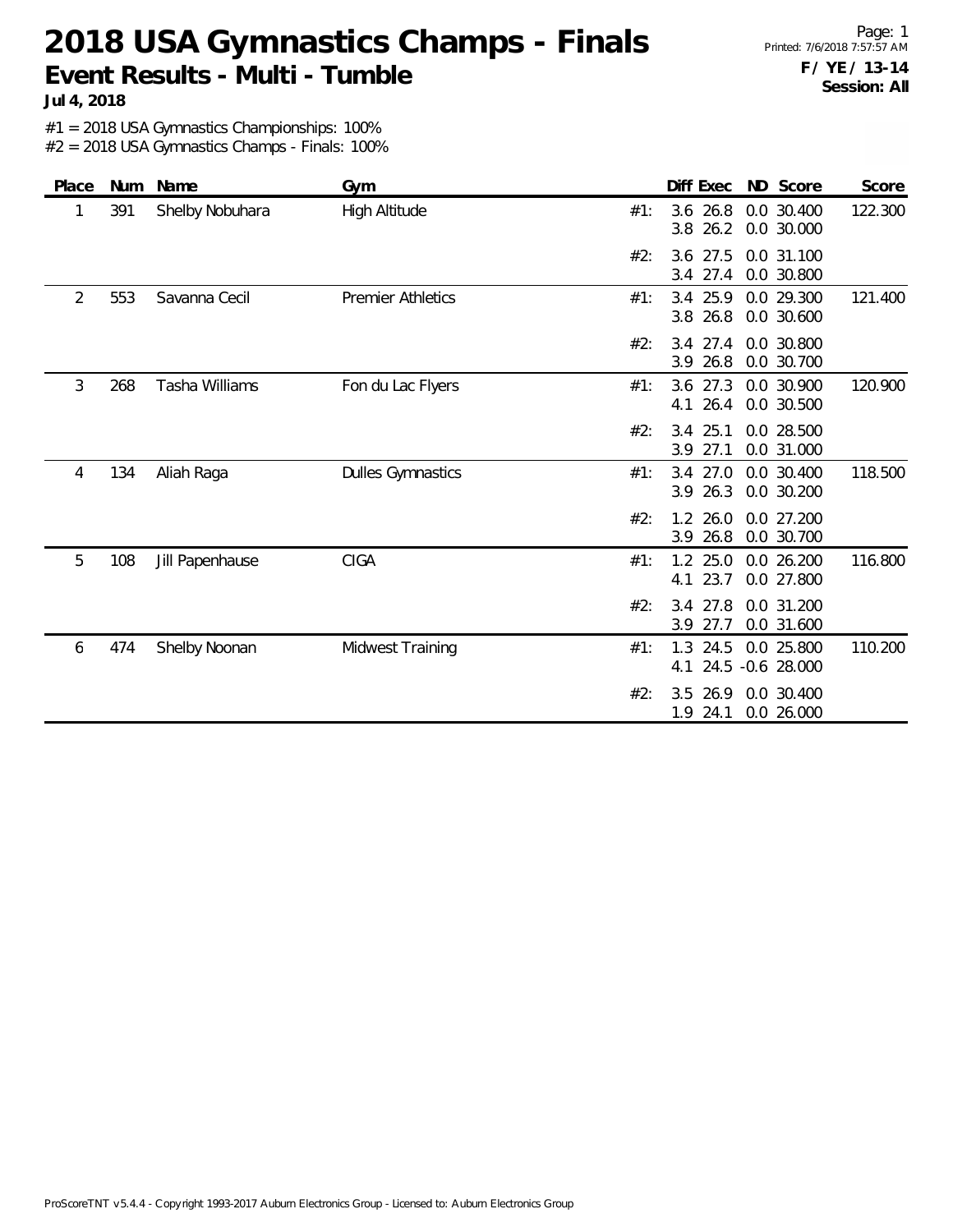Page: 1 Printed: 7/6/2018 7:14:22 AM **M / YE / 13-14 Session: All**

**Jul 4, 2018**

#1 = 2018 USA Gymnastics Championships: 100%

| Place | Num | Name           | Gym                        |     | Diff Exec                    | ND Score                           | Score   |
|-------|-----|----------------|----------------------------|-----|------------------------------|------------------------------------|---------|
|       | 184 | Alex Balinbin  | Elmwood                    | #1: | 3.4 27.7<br>26.6<br>3.9      | 0.0 31.100<br>0.0 30.500           | 124.600 |
|       |     |                |                            | #2: | 3.2 28.2                     | 3.4 28.2 0.0 31.600<br>0.0 31.400  |         |
| 2     | 778 | Cub Chivington | Wasatch                    | #1: | 25.3<br>4.8<br>3.8 23.0      | 0.0 30.100<br>0.0 26.800           | 120.700 |
|       |     |                |                            | #2: | 3.6 27.9<br>4.4 27.9         | 0.0 31.500<br>0.0 32.300           |         |
| 3     | 145 | Alexander Cole | <b>Dynamite Gymnastics</b> | #1: | $3.2 \, 26.2$<br>26.2<br>4.1 | 0.0 29.400<br>0.0 30.300           | 119.900 |
|       |     |                |                            | #2: | 3.9 25.9                     | 3.4 27.0 0.0 30.400<br>0.0 29.800  |         |
| 4     | 227 | Kaleb Cave     | <b>Fairland Gymnastics</b> | #1: | 24.7<br>1.1                  | 0.0 25.800<br>4.5 23.7 -0.6 27.600 | 114.300 |
|       |     |                |                            | #2: | $3.5$ 26.3<br>3.3 27.8       | 0.0 29.800<br>0.0 31.100           |         |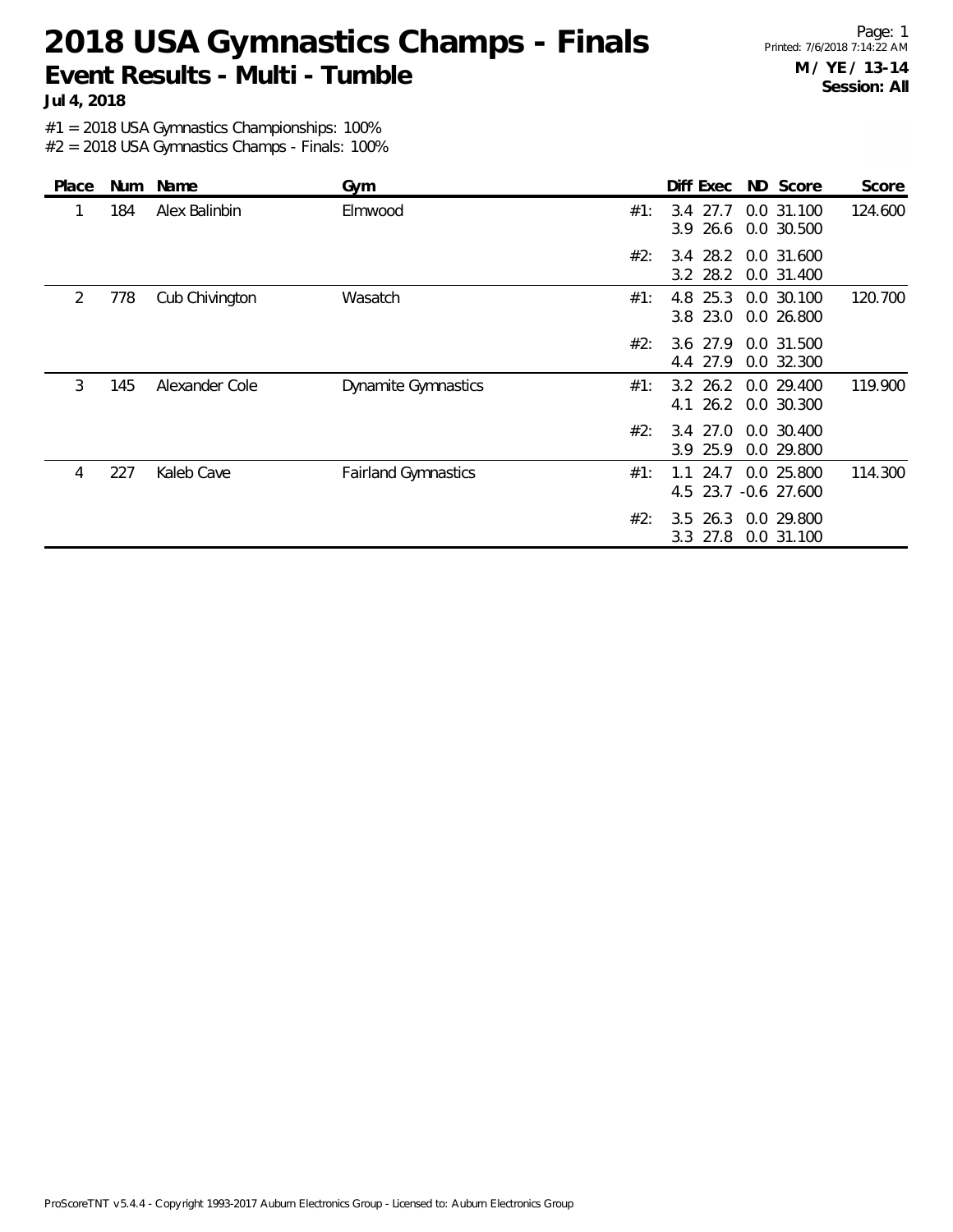**Jul 4, 2018**

#1 = 2018 USA Gymnastics Championships: 100%

| Place | Num | Name            | Gym                       | Diff Exec<br>ND Score<br>Score                                      |
|-------|-----|-----------------|---------------------------|---------------------------------------------------------------------|
| 1     | 391 | Shelby Nobuhara | High Altitude             | 133.900<br>#1:<br>6.0<br>27.7 -0.9 32.800<br>6.4 28.4 0.0 34.800    |
|       |     |                 |                           | 27.8<br>6.8<br>0.0 34.600<br>#2:<br>4.8 27.8 -0.9 31.700            |
| 2     | 17  | Sophie Stone    | 3T1                       | 129.900<br>4.4 27.3 -0.3 31.400<br>#1:<br>27.8<br>0.0 32.600<br>4.8 |
|       |     |                 |                           | 28.3<br>0.0 33.100<br>#2:<br>4.8<br>28.0<br>4.8<br>0.0 32.800       |
| 3     | 670 | Cameran Cooper  | <b>Tatarus Gymnastics</b> | 127.400<br>4.4 27.9<br>0.0 32.300<br>#1:<br>27.6 -0.9 31.100<br>4.4 |
|       |     |                 |                           | 3.6 28.2<br>0.0 31.800<br>#2:<br>28.5<br>3.7<br>0.0 32.200          |
| 4     | 321 | Krista McNary   | Gymagic                   | 5.2 27.5<br>0.0 32.700<br>120.500<br>#1:<br>2.0 19.8<br>0.0 21.800  |
|       |     |                 |                           | 28.0<br>#2:<br>4.8<br>0.0 32.800<br>28.0<br>0.0 33.200<br>5.2       |
| 5     | 134 | Aliah Raga      | <b>Dulles Gymnastics</b>  | 20.3 0.0 23.100<br>120.100<br>#1:<br>2.8<br>5.2 27.9 -0.3 32.800    |
|       |     |                 |                           | 27.8 -0.9 31.700<br>#2:<br>4.8<br>5.2 28.2 -0.9 32.500              |
| 6     | 37  | Sharlotta Mozes | Air Sports                | 4.4 27.3 -1.2 30.500<br>106.800<br>#1:<br>5.2 27.9 -1.2 31.900      |
|       |     |                 |                           | #2:<br>2.4 20.0<br>0.0 22.400<br>20.0<br>0.0 22.000<br>2.0          |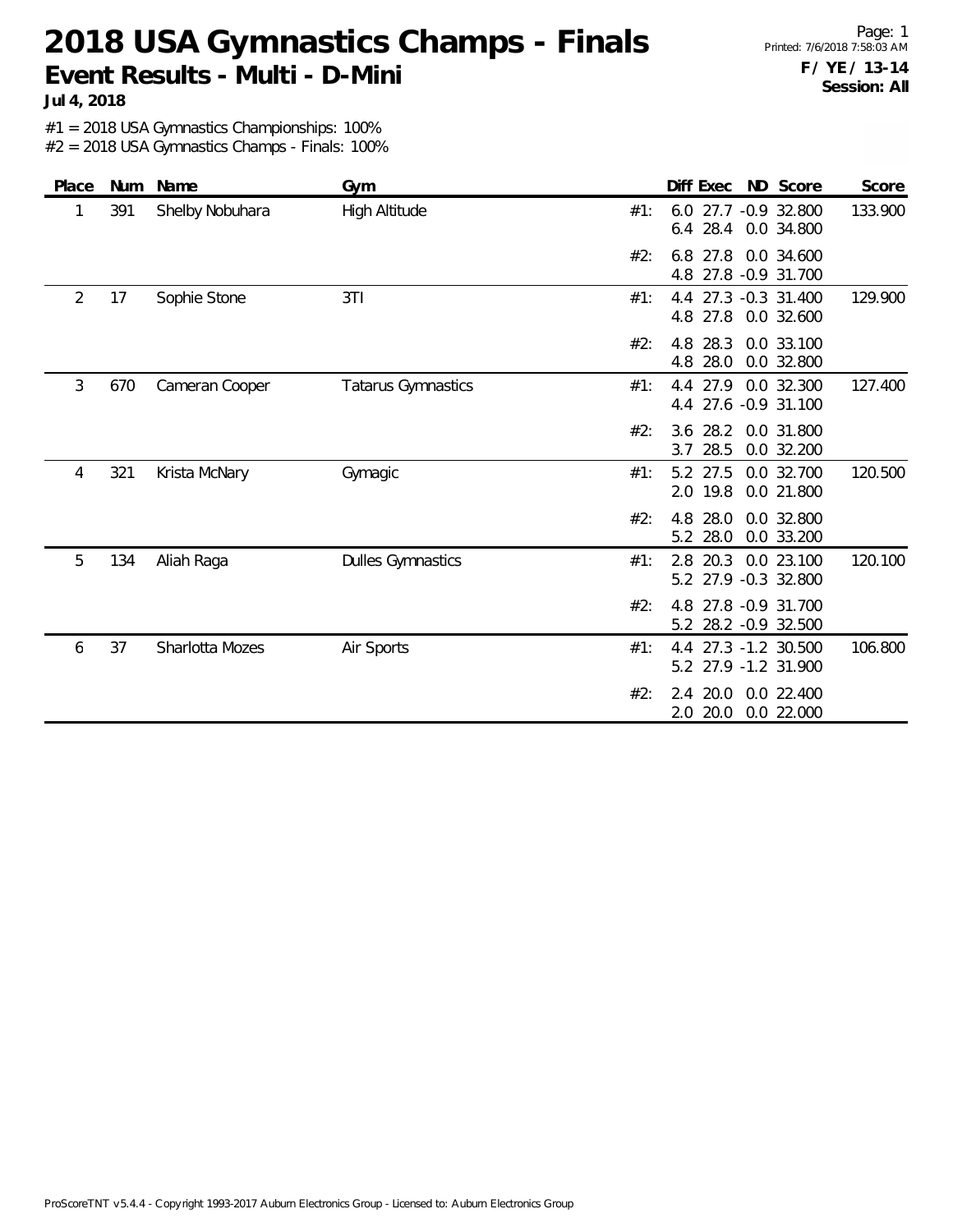Page: 1 Printed: 7/6/2018 7:58:00 AM **M / YE / 13-14 Session: All**

**Jul 4, 2018**

#1 = 2018 USA Gymnastics Championships: 100%

| Place | Num | Name                   | Gym                        | Score<br>Diff Exec<br>ND Score                                           |
|-------|-----|------------------------|----------------------------|--------------------------------------------------------------------------|
| 1     | 601 | Changa Anderson        | Silver Stars               | 6.8 29.2 -1.1 34.900<br>137.700<br>#1:<br>6.4 29.0 -0.9 34.500           |
|       |     |                        |                            | 6.0 28.6 0.0 34.600<br>#2:<br>28.0 -0.3 33.700<br>6.0                    |
| 2     | 149 | Tomas Minc             | <b>Dynamite Gymnastics</b> | 6.0 27.9<br>0.0 33.900<br>136.600<br>#1:<br>7.2 28.2<br>0.0 35.400       |
|       |     |                        |                            | 28.1<br>0.0 34.100<br>#2:<br>6.0<br>5.6 27.6<br>0.0 33.200               |
| 3     | 778 | Cub Chivington         | Wasatch                    | 134.400<br>6.8<br>28.4<br>0.0 35.200<br>#1:<br>28.0<br>0.0 34.400<br>6.4 |
|       |     |                        |                            | 5.2 27.4 -0.9 31.700<br>#2:<br>5.2 27.9<br>0.0 33.100                    |
| 4     | 334 | Jayce Percival         | Gymnast Factory            | 5.2 27.8<br>0.0 33.000<br>132.600<br>#1:<br>5.2 27.9<br>0.0 33.100       |
|       |     |                        |                            | 0.0 33.200<br>#2:<br>5.2 28.0<br>5.2<br>28.1<br>0.0 33.300               |
| 5     | 57  | David Pritchard        | Airborne Colorado          | 27.7 -1.2 32.100<br>125.500<br>#1:<br>5.6<br>5.6 27.5 -0.9 32.200        |
|       |     |                        |                            | 4.4 27.4 -1.2 30.600<br>#2:<br>2.9 27.7<br>0.0 30.600                    |
| 6     | 638 | Ryan Maccagnan         | <b>Stars Gymnastics</b>    | 110.900<br>7.2 28.7 -0.9 35.000<br>#1:<br>3.4 28.4 -0.9 30.900           |
|       |     |                        |                            | 20.1<br>#2:<br>2.0<br>0.0 22.100<br>2.8<br>20.1<br>0.0 22.900            |
| 7     | 608 | <b>Braxton Higgins</b> | Skywalkers                 | 5.2 27.5<br>0.0 32.700<br>98.000<br>#1:<br>5.2 27.6<br>0.0 32.800        |
|       |     |                        |                            | 0.000<br>#2:<br>0.0<br>0.0<br>0.0<br>27.6 -0.3 32.500<br>5.2             |
| 8     | 145 | Alexander Cole         | Dynamite Gymnastics        | 27.6 -0.9 32.300<br>94.600<br>#1:<br>5.6<br>4.8 27.4 -0.9 31.300         |
|       |     |                        |                            | #2۰<br>3.3 27.7 0.0 31.000<br>$0.0$ $0.0$ $0.0$ $0.000$                  |
| 9     | 494 | Garrett George         | <b>MTGA</b>                | 5.6 27.2 -0.9 31.900<br>61.600<br>#1:<br>5.2 24.8 -0.3 29.700            |
|       |     |                        |                            | $0.0$ $0.0$ $0.000$<br>#2:<br>0.0<br>$0.0$ $0.0$ $0.000$<br>$0.0\,$      |
| 10    | 527 | Jace Williams          | <b>NVG</b>                 | 5.2 27.0 -0.3 31.900<br>54.700<br>#1:<br>2.8 20.0 0.0 22.800             |
|       |     |                        |                            | $0.0\quad 0.0$<br>0.000<br>#2:<br>0.0<br>$0.0\quad 0.0$<br>0.000<br>0.0  |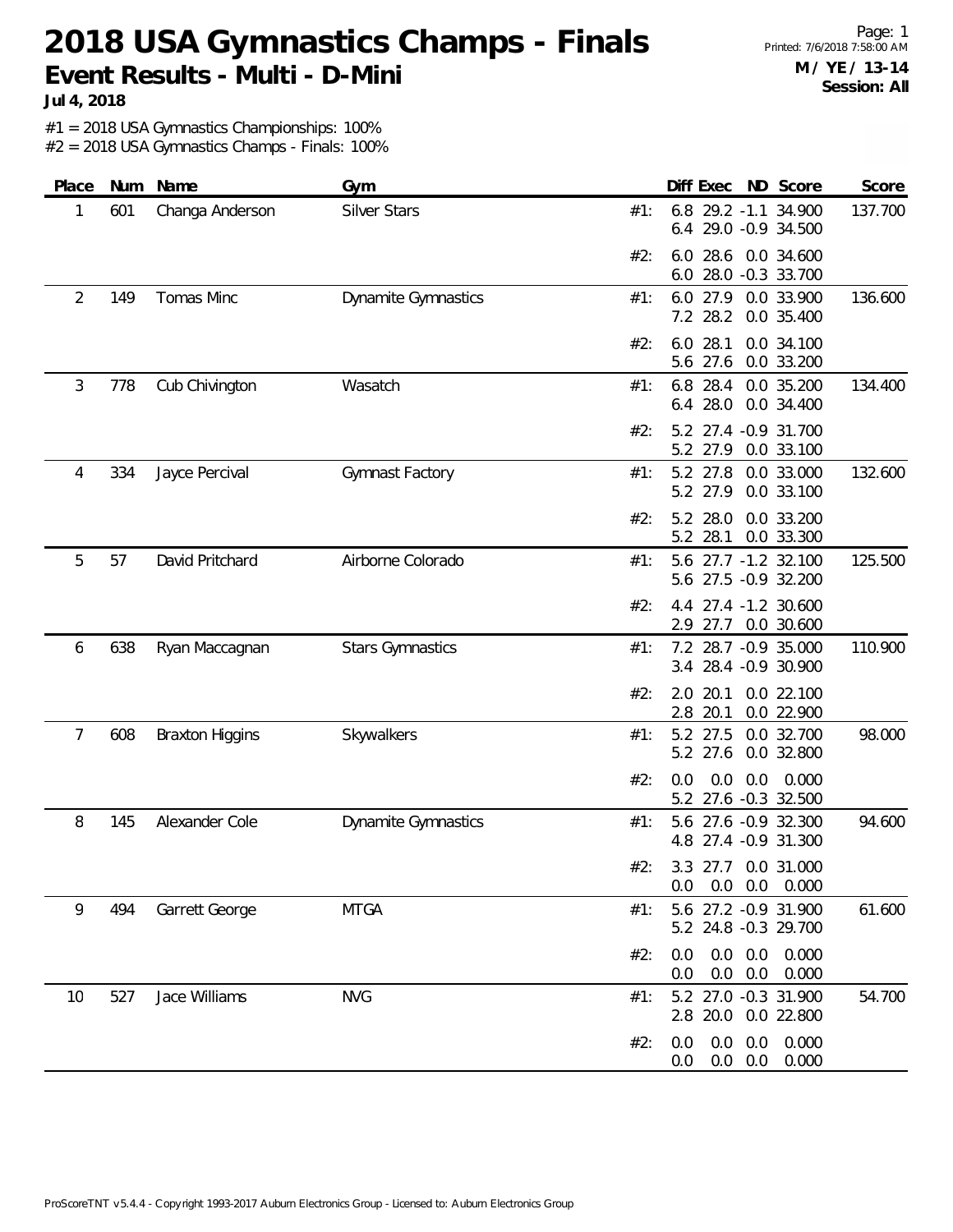Page: 1 Printed: 7/4/2018 5:04 PM **F / YE / 13-14 Session: All**

**Jul 4, 2018**

#1 = 2018 USA Gymnastics Championships: 100%

| Place |      | Num Name              | Gym               |     | Diff Exec HD                         | Sync ND Score                              | Score   |
|-------|------|-----------------------|-------------------|-----|--------------------------------------|--------------------------------------------|---------|
| 1     | 4265 | Hernando -McCoy       | <b>ETA</b>        | #1: | 18.1 0.00<br>0.0<br>9.0<br>16.4 0.00 | 0.0 35.900<br>17.8<br>18.2<br>0.0 43.600   | 124.100 |
|       |      |                       |                   | #2: | 16.8 0.00<br>9.0<br>0.0 0.00<br>0.0  | 18.8<br>0.0 44.600<br>0.0<br>0.0<br>0.000  |         |
| 2     |      | 5406 Francis - Stone  | 3T1               | #1: | 0.0 17.0 0.00<br>9.1<br>16.1 0.00    | 18.6<br>0.0 35.600<br>16.8<br>0.0 42.000   | 120.400 |
|       |      |                       |                   | #2: | 15.7 0.00<br>9.1<br>0.0<br>0.0 0.00  | 18.0<br>0.0 42.800<br>0.0<br>0.0<br>0.000  |         |
| 3     |      | 5563 Andersen - Mozes | Air Sports        | #1: | 16.5 0.00<br>0.0<br>8.3<br>15.0 0.00 | 0.0 31.100<br>14.6<br>12.8<br>0.0 36.100   | 108.000 |
|       |      |                       |                   | #2: | 15.9 0.00<br>8.3<br>0.0<br>0.0 0.00  | 0.0 40.800<br>16.6<br>0.0<br>0.0<br>0.000  |         |
| 4     | 4657 | Cooper - Patterson    | <b>MTGA</b>       | #1: | 15.2 0.00<br>0.0<br>8.0 13.9 0.00    | 0.0 29.600<br>14.4<br>0.0 33.300<br>11.4   | 98.100  |
|       |      |                       |                   | #2: | 8.0<br>14.2 0.00<br>0.0 0.00<br>0.0  | 13.0<br>0.0 35.200<br>0.0<br>0.000<br>0.0  |         |
| 5     | 5134 | DeSimone -Schanely    | Garden State      | #1: | 16.6 0.00<br>0.0<br>14.9 0.00<br>9.8 | 0.0 33.800<br>17.2<br>18.8<br>0.0 43.500   | 82.300  |
|       |      |                       |                   | #2: | 1.5 0.00<br>1.5<br>0.0<br>0.0 0.00   | 2.0<br>0.0<br>5.000<br>0.0<br>0.0<br>0.000 |         |
| 6     | 4644 | Hayes - Henshaw       | <b>MTGA</b>       | #1: | 16.5 0.00<br>0.0<br>2.9<br>4.4 0.00  | 0.0 33.900<br>17.4<br>4.8<br>0.0 12.100    | 79.800  |
|       |      |                       |                   | #2: | 12.1 0.00<br>6.7<br>0.0 0.00<br>0.0  | 15.0<br>0.0 33.800<br>0.0<br>0.0<br>0.000  |         |
| 7     | 5421 | Pabst -Smith          | <b>High Point</b> | #1: | 0.0<br>3.1 0.00<br>5.2<br>8.8 0.00   | 6.300<br>3.2<br>0.0<br>10.6<br>0.0 24.600  | 48.100  |
|       |      |                       |                   | #2: | 3.9<br>5.7 0.00<br>0.0 0.00<br>0.0   | 0.0 17.200<br>7.6<br>0.0<br>0.0<br>0.000   |         |